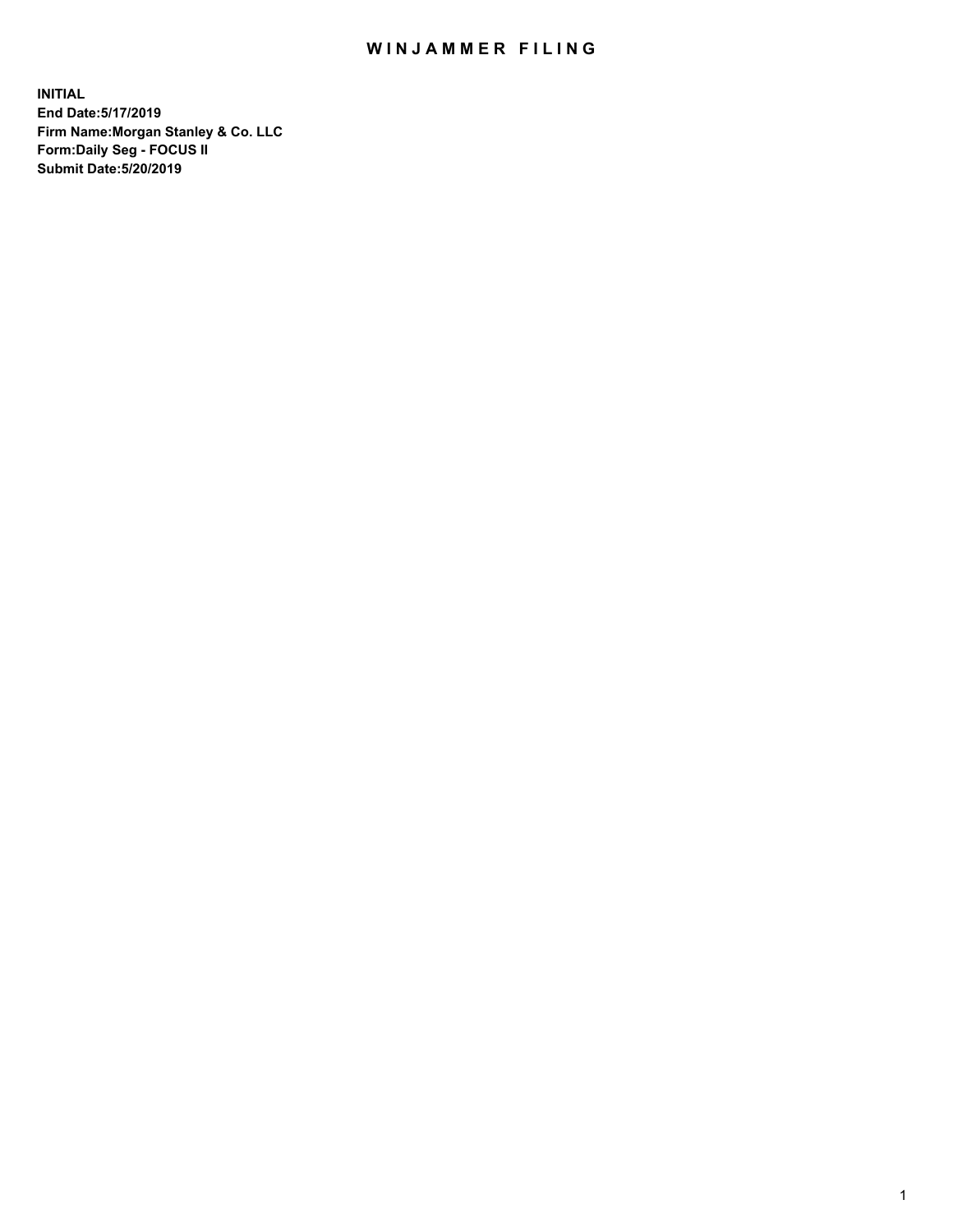**INITIAL End Date:5/17/2019 Firm Name:Morgan Stanley & Co. LLC Form:Daily Seg - FOCUS II Submit Date:5/20/2019 Daily Segregation - Cover Page**

| Name of Company                                                                   | Morgan Stanley & Co. LLC     |
|-----------------------------------------------------------------------------------|------------------------------|
| <b>Contact Name</b>                                                               | <b>Ikram Shah</b>            |
| <b>Contact Phone Number</b>                                                       | 212-276-0963                 |
| <b>Contact Email Address</b>                                                      | Ikram.shah@morganstanley.com |
| FCM's Customer Segregated Funds Residual Interest Target (choose one):            |                              |
| a. Minimum dollar amount: ; or                                                    | 235,000,000                  |
| b. Minimum percentage of customer segregated funds required:%; or                 | <u>0</u>                     |
| c. Dollar amount range between: and; or                                           | 0 <sub>0</sub>               |
| d. Percentage range of customer segregated funds required between: % and %.       | 0 <sub>0</sub>               |
| FCM's Customer Secured Amount Funds Residual Interest Target (choose one):        |                              |
| a. Minimum dollar amount: ; or                                                    | 140,000,000                  |
| b. Minimum percentage of customer secured funds required:%; or                    | <u>0</u>                     |
| c. Dollar amount range between: and; or                                           | <u>00</u>                    |
| d. Percentage range of customer secured funds required between:% and%.            | 0 <sub>0</sub>               |
| FCM's Cleared Swaps Customer Collateral Residual Interest Target (choose one):    |                              |
| a. Minimum dollar amount: ; or                                                    | 92,000,000                   |
| b. Minimum percentage of cleared swaps customer collateral required:% ; or        | <u>0</u>                     |
| c. Dollar amount range between: and; or                                           | <u>00</u>                    |
| d. Percentage range of cleared swaps customer collateral required between:% and%. | 00                           |

Attach supporting documents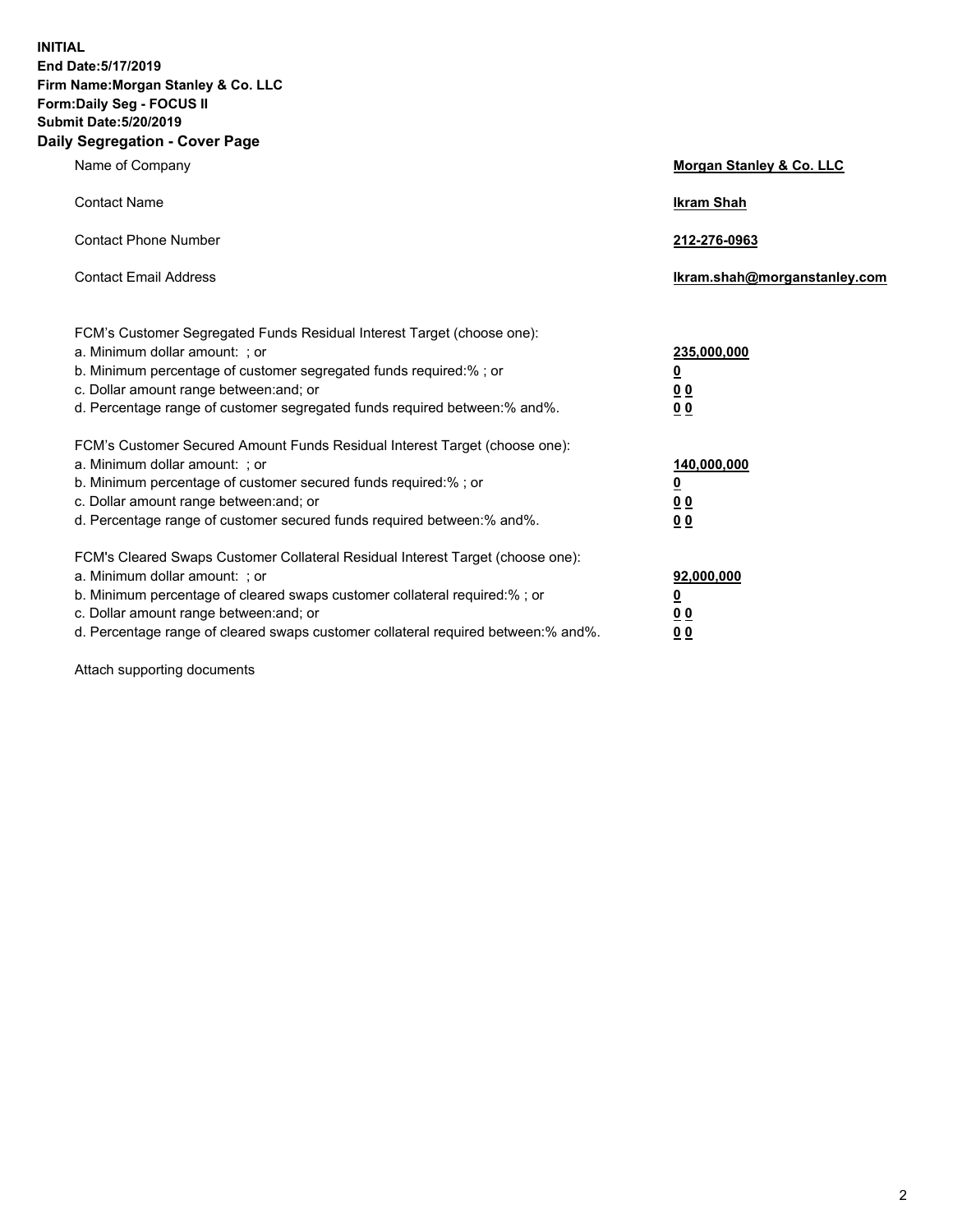## **INITIAL End Date:5/17/2019 Firm Name:Morgan Stanley & Co. LLC Form:Daily Seg - FOCUS II Submit Date:5/20/2019 Daily Segregation - Secured Amounts** Foreign Futures and Foreign Options Secured Amounts Amount required to be set aside pursuant to law, rule or regulation of a foreign government or a rule of a self-regulatory organization authorized thereunder 1. Net ledger balance - Foreign Futures and Foreign Option Trading - All Customers A. Cash **3,096,321,928** [7315] B. Securities (at market) **2,427,846,466** [7317] 2. Net unrealized profit (loss) in open futures contracts traded on a foreign board of trade **-74,452,642** [7325] 3. Exchange traded options a. Market value of open option contracts purchased on a foreign board of trade **14,304,419** [7335] b. Market value of open contracts granted (sold) on a foreign board of trade **-11,756,685** [7337] 4. Net equity (deficit) (add lines 1. 2. and 3.) **5,452,263,486** [7345] 5. Account liquidating to a deficit and account with a debit balances - gross amount **102,064,701** [7351] Less: amount offset by customer owned securities **-100,123,451** [7352] **1,941,250** 6. Amount required to be set aside as the secured amount - Net Liquidating Equity Method (add lines 4 and 5) 7. Greater of amount required to be set aside pursuant to foreign jurisdiction (above) or line 6. FUNDS DEPOSITED IN SEPARATE REGULATION 30.7 ACCOUNTS 1. Cash in banks A. Banks located in the United States **287,620,345** [7500] B. Other banks qualified under Regulation 30.7 **530,665,673** [7520] **818,286,018** 2. Securities A. In safekeeping with banks located in the United States **587,003,361** [7540] B. In safekeeping with other banks qualified under Regulation 30.7 **0** [7560] **587,003,361** [7570]

- 3. Equities with registered futures commission merchants
	-
	- B. Securities **0** [7590]
	- C. Unrealized gain (loss) on open futures contracts **-216,476** [7600]
	- D. Value of long option contracts **0** [7610]
- E. Value of short option contracts **0** [7615] **6,070,793** [7620]
- 4. Amounts held by clearing organizations of foreign boards of trade
	- A. Cash **0** [7640]
	- B. Securities **0** [7650]
	- C. Amount due to (from) clearing organization daily variation **0** [7660]
	- D. Value of long option contracts **0** [7670]
	- E. Value of short option contracts **0** [7675] **0** [7680]
- 5. Amounts held by members of foreign boards of trade
	-
	-
	- C. Unrealized gain (loss) on open futures contracts **-74,236,166** [7720]
	- D. Value of long option contracts **14,304,419** [7730]
	- E. Value of short option contracts **-11,756,685** [7735] **4,232,563,570**
- 6. Amounts with other depositories designated by a foreign board of trade **0** [7760]
- 7. Segregated funds on hand **0** [7765]
- 8. Total funds in separate section 30.7 accounts **5,643,923,742** [7770]
- 9. Excess (deficiency) Set Aside for Secured Amount (subtract line 7 Secured Statement Page 1 from Line 8)
- 10. Management Target Amount for Excess funds in separate section 30.7 accounts **140,000,000** [7780]
- 11. Excess (deficiency) funds in separate 30.7 accounts over (under) Management Target **49,719,006** [7785]

**0** [7305]

[7354] **5,454,204,736** [7355]

**5,454,204,736** [7360]

[7530]

A. Cash **6,287,269** [7580]

 A. Cash **2,463,408,897** [7700] B. Securities **1,840,843,105** [7710] [7740] **189,719,006** [7380]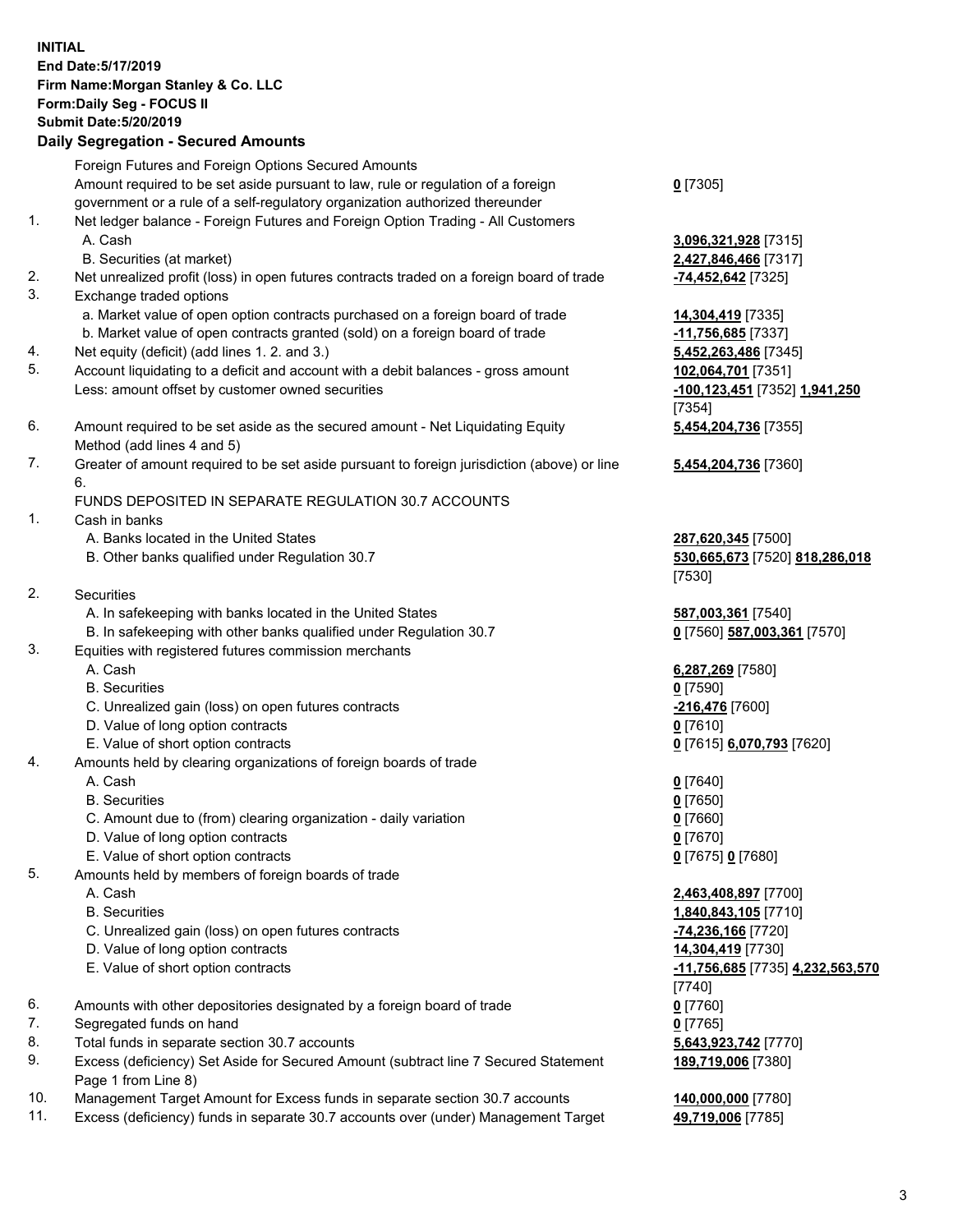|     | <b>INITIAL</b><br>End Date: 5/17/2019<br>Firm Name: Morgan Stanley & Co. LLC<br><b>Form:Daily Seg - FOCUS II</b><br><b>Submit Date: 5/20/2019</b> |                                    |
|-----|---------------------------------------------------------------------------------------------------------------------------------------------------|------------------------------------|
|     | Daily Segregation - Segregation Statement                                                                                                         |                                    |
|     | SEGREGATION REQUIREMENTS (Section 4d(2) of the CEAct)                                                                                             |                                    |
| 1.  | Net ledger balance                                                                                                                                |                                    |
|     | A. Cash                                                                                                                                           | 8,474,767,261 [7010]               |
|     | B. Securities (at market)                                                                                                                         | 6,110,991,052 [7020]               |
| 2.  | Net unrealized profit (loss) in open futures contracts traded on a contract market                                                                | 1,456,811,127 [7030]               |
| 3.  | Exchange traded options                                                                                                                           |                                    |
|     | A. Add market value of open option contracts purchased on a contract market                                                                       | 364,565,895 [7032]                 |
|     | B. Deduct market value of open option contracts granted (sold) on a contract market                                                               | <u>-269,246,471</u> [7033]         |
| 4.  | Net equity (deficit) (add lines 1, 2 and 3)                                                                                                       | <u>16,137,888,864</u> [7040]       |
| 5.  | Accounts liquidating to a deficit and accounts with                                                                                               |                                    |
|     | debit balances - gross amount                                                                                                                     | <u>359,879,985</u> [7045]          |
|     | Less: amount offset by customer securities                                                                                                        | -359,650,221 [7047] 229,764 [7050] |
| 6.  | Amount required to be segregated (add lines 4 and 5)                                                                                              | 16,138,118,628 [7060]              |
|     | FUNDS IN SEGREGATED ACCOUNTS                                                                                                                      |                                    |
| 7.  | Deposited in segregated funds bank accounts                                                                                                       |                                    |
|     | A. Cash                                                                                                                                           | 4,219,078,332 [7070]               |
|     | B. Securities representing investments of customers' funds (at market)                                                                            | $0$ [7080]                         |
|     | C. Securities held for particular customers or option customers in lieu of cash (at<br>market)                                                    | 494,504,859 [7090]                 |
| 8.  | Margins on deposit with derivatives clearing organizations of contract markets                                                                    |                                    |
|     | A. Cash                                                                                                                                           | 6,138,682,759 [7100]               |
|     | B. Securities representing investments of customers' funds (at market)                                                                            | $0$ [7110]                         |
|     | C. Securities held for particular customers or option customers in lieu of cash (at<br>market)                                                    | 5,616,486,193 [7120]               |
| 9.  | Net settlement from (to) derivatives clearing organizations of contract markets                                                                   | <u>-146,725,275</u> [7130]         |
| 10. | Exchange traded options                                                                                                                           |                                    |
|     | A. Value of open long option contracts                                                                                                            | 364,565,895 [7132]                 |
|     | B. Value of open short option contracts                                                                                                           | -269,246,471 [7133]                |
| 11. | Net equities with other FCMs                                                                                                                      |                                    |
|     | A. Net liquidating equity                                                                                                                         | 8,310,305 [7140]                   |
|     | B. Securities representing investments of customers' funds (at market)                                                                            | $0$ [7160]                         |
|     | C. Securities held for particular customers or option customers in lieu of cash (at<br>market)                                                    | 0 <sup>[7170]</sup>                |
| 12. | Segregated funds on hand                                                                                                                          | $0$ [7150]                         |
| 13. | Total amount in segregation (add lines 7 through 12)                                                                                              | 16,425,656,597 [7180]              |
| 14. | Excess (deficiency) funds in segregation (subtract line 6 from line 13)                                                                           | <u>287,537,969</u> [7190]          |
| 15. | Management Target Amount for Excess funds in segregation                                                                                          | 235,000,000 [7194]                 |

16. Excess (deficiency) funds in segregation over (under) Management Target Amount Excess

**52,537,969** [7198]